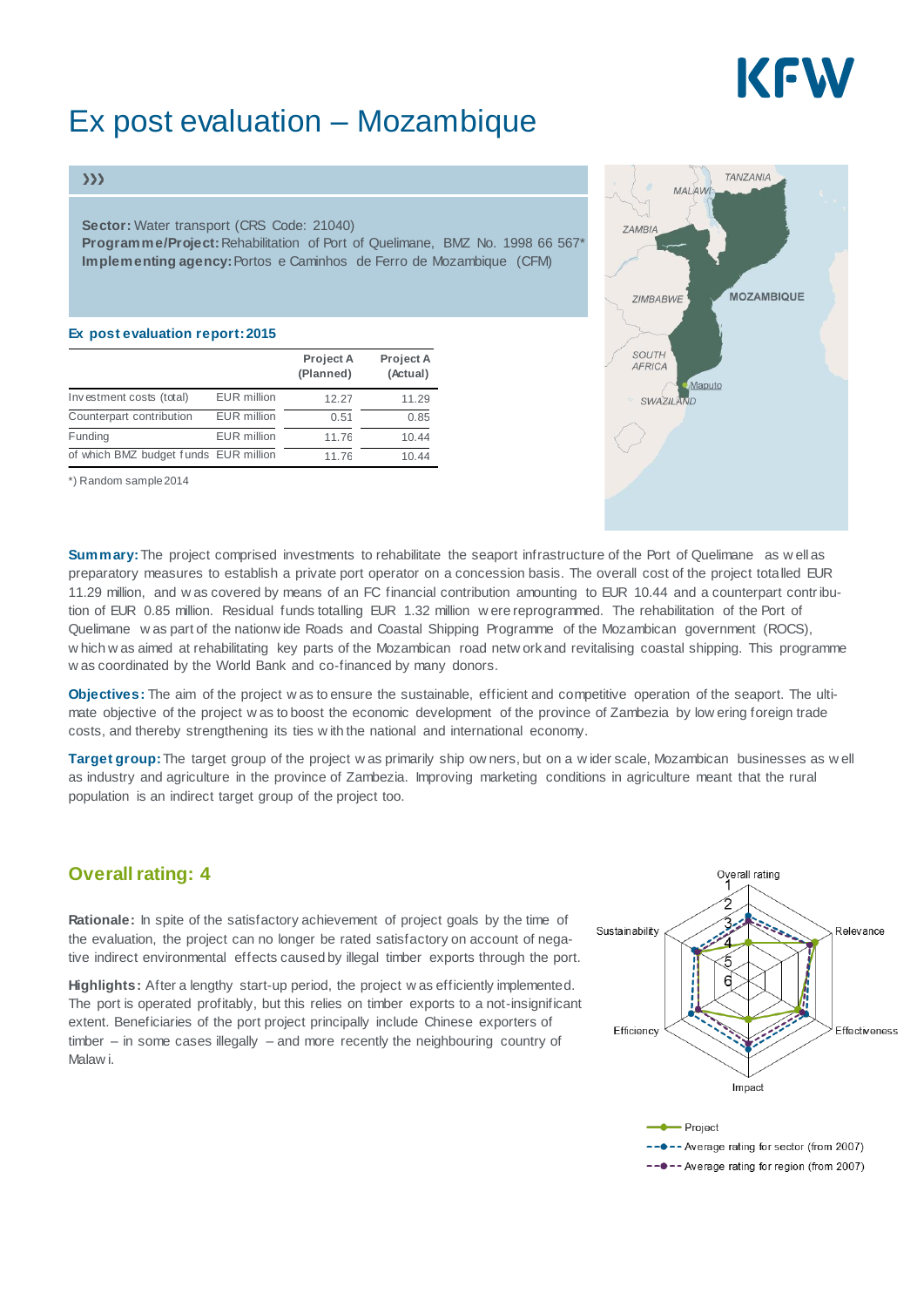

## Rating according to DAC criteria

### **Overall rating: 4**

The rehabilitation of the Port of Quelimane w as universally considered to be a positive development by Mozambique. Yet this glosses over the sluggish implementation and the negative external environmental effects. An evaluation according to DAC criteria concludes that w hile the project enjoys a good relevance rating along w ith satisfactory effectiveness, efficiency and sustainability, the overarching developmental impacts have to be rated as unsatisfactory in our opinion. The reasons for this are the w eak contribution to promoting domestic trade w ith coastal shipping and the many indications of negative environmental effects caused by the illegal export of tropical w oods. For this reason our overall rating for the project is unsatisfactory. The Mozambican government needs to act, particularly to stem the flow of illegal timber exports that are trans-shipped through the Port of Quelimane. Infrastructure projects know ingly realised in areas that are critical from an environmental perspective should be supported by means of capacity development measures.

#### **Relevance**

Improving transport infrastructure w as and is a strategic priority of the Mozambican government to pave the w ay for further economic development. At the time of the appraisal, transport infrastructure in Zambezia w as extremely deficient. Rehabilitating the Port of Quelimane constituted a key factor in improving this situation, processing urgently needed imports for the reconstruction and generating export opportunities for agricultural products.

As a result of high taxes on purchases of new ships, the bankruptcy of a large sugar plantation in Zambezia and of the last coastal shipping ow ner in 2006 resulted in all coastal shipping coming to a complete standstill, and only being revived in 2013. During the project planning, the regulatory environment and the support of private ship-ow ners should have been addressed more comprehensively. This w as partly the reason for trans-shipments in the port falling short of expectations.

From today's perspective, accompanying measures to reduce indirect transport costs such as customs clearance, implementing appropriate law s and regulations, setting tariffs, taxation, port management and more intensive marketing of the port w ould have been desirable and suitable for low ering general transport costs, and thereby contributing to economic development. How ever, this changes nothing w ith regard to the high relevance of the port rehabilitation investment.

Agricultural exports remaining modest and the closure of sugar and coconut plantations depriving the port of large sales volumes suggest that support of the agricultural sector could also have been relevant. How ever, such support w ould have made no sense w ithout improved transport infrastructure.

The coordination and division of tasks w ith other donors for the project w as achieved through integration into the World Bank's Road and Coastal Shipping programme (ROCS). How ever, the subsequent deletion of component 6, "Coastal shipping and cabotage", for lack of funds, had a detrimental impact on the FC project, because this component could have provided stronger support for coastal shipping.

In short though, we can state that the project w as highly relevant and over the next 5 to 10 years it certainly has the potential to contribute to the development of the province of Zambezia. The port plays an important role for investment plans, such as the Special Economic Zone planned for nearby Macuba. That said, the long-term role of the domestic port of Quelimane remains unclear on account of the deepw ater port planned in neighbouring Macuze, w hich offers competition on the one hand but could also stimulate business on the other.

#### **Relevance rating: 2**

#### **Effectiveness**

The aim of the project w as to ensure the sustainable, efficient and competitive operation of the seaport. From today's perspective this goal can be considered achieved. How ever, there w ere some issues w ith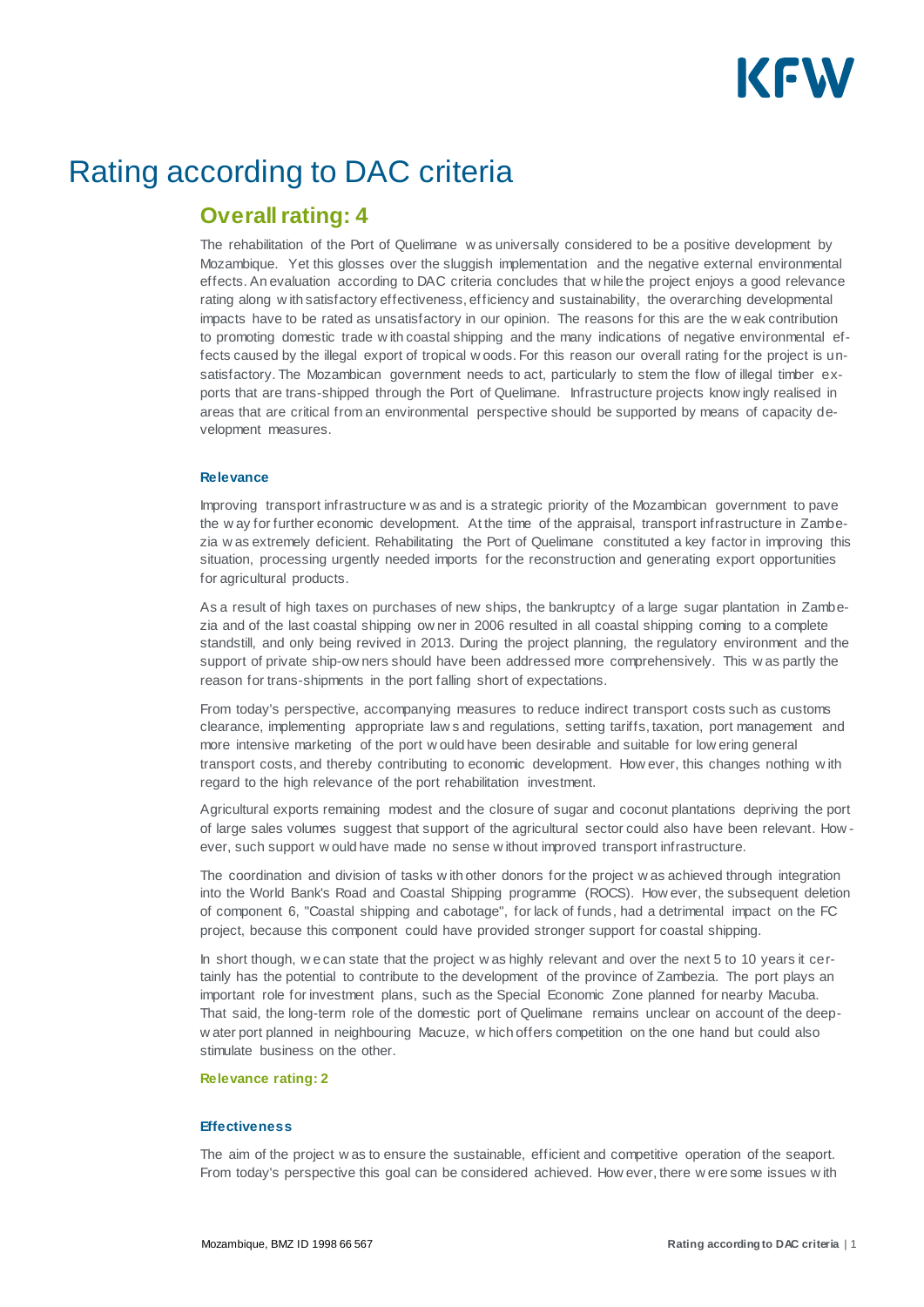

the evaluation because not all the indicators w ere met and others only w ith some delay, partly due to the laborious process for aw arding the concession.

Yet the basic decision to have the port functioning efficiently and competitively by means of the concession is still the right one from today's perspective, as the performance capacity of state-run administrative structures remains w eak in Mozambique.

Measuring the success of the project by the volume of port handling (target > 200,000 t, of w hich 26,000 t in containers, p.a., tw o years after the launch of operations) and the average ship docking times (target: < 85 hours) still seems sensible today. The indicators for port handling w ere raised in 2008 and supplemented w ith the "port profitability" indicator.

Trans-shipment figures for the port have varied over the years. Turnover has fluctuated strongly on the one hand, w hile the content of shipments has changed on the other. The "port handling" indicator w ith its original target of 140,000 t p.a. w as achieved just a few years after the appraisal and then adjusted for the first time, w ithout any kind of rehabilitation measures being carried out. The collapse of sugar exports and coastal shipping resulted in a sharp decline in trans-shipments in subsequent years (2006-2009). The indicator w as adjusted again after the rehabilitation in 2008 to 200,000 t p.a. This target w as reached three years after the construction w ork w as completed in 2011, but then fell slightly again and at the time of the evaluation stood at 187,000 t p.a. Current trans-shipments are handled almost exclusively using containers so the sub-indicator of container shipments w as more than fulfilled. The high share of container shipments show s that the port is much more export-focused than originally assumed because containers are particularly used for overseas trade.

The "average docking time" indicator (< 85 hours) w as first achieved in 2009 and w as reportedly improved to an average of 60 hours thanks to the rehabilitation and the private operation of the port. This means the port is largely being managed efficiently and satisfactorily. On a negative note, the handling capacity is at its limits because one of the tw o berths for larger ships cannot be used follow ing the lack of dredging activity in almost four years. Yet the short docking times for ships cannot gloss over the fact that large ships have to w ait several days to enter the river because the tidal range is inadequate. This is an endemic problem of the Port of Quelimane.

The "port profitability" indicator can be considered met since 2010 because the concession holder has generated significant profits. Concession fees are not paid by the operator, but are taken into account w hen examining profits. The necessary dredging w ork financed partly by the operator has yet to take place. No profits w ere made in 2006-2009. Provided there is no significant and unexpected decline in trans-shipment numbers, there should be no medium-term risks jeopardising the functioning of the port or the operator's liquidity given the good economic prospects and the low costs of the concession holder coupled w ith the financially strong parent company and the pow erful support from the Mozambican state for the project-executing agency. We assume that the operator w ould be able to pay the concession fees w ithout this squeezing its liquidity or profitability figures. It should be noted that a large part of the revenues comes from the extremely problematic exports of tropical timber. Roughly half of the port handling is related to timber exports. It can be assumed that at least half of these exports are illegal in origin (for details and sources see overall developmental impacts). Given its export focus, the long-term sustainability of the port depends heavily on competition from other ports.

Continued grow th is possible: alongside the dredging w ork previously mentioned, how ever, changes in operational procedures are needed to reach the design capacity of 300,000 t. This includes the containers no longer being laden w ith timber inside the port and more technical equipment being available and used.

The achievement of the programme objectives defined during the programme appraisal can be summarised as follow s:

| <b>Project objective indicator</b>                                                                            | <b>Status PP 1998</b>                          | <b>Ex-post evaluation 2014</b>                 |
|---------------------------------------------------------------------------------------------------------------|------------------------------------------------|------------------------------------------------|
| Port handling $p.a. > 140,000$ t,<br>of w hich 26,000 t in containers.<br>Adjustment to 200,000 t in<br>2008. | 84,000 t to 152,000 t depend-<br>ing on source | 187,000 t, almost completely in<br>containers. |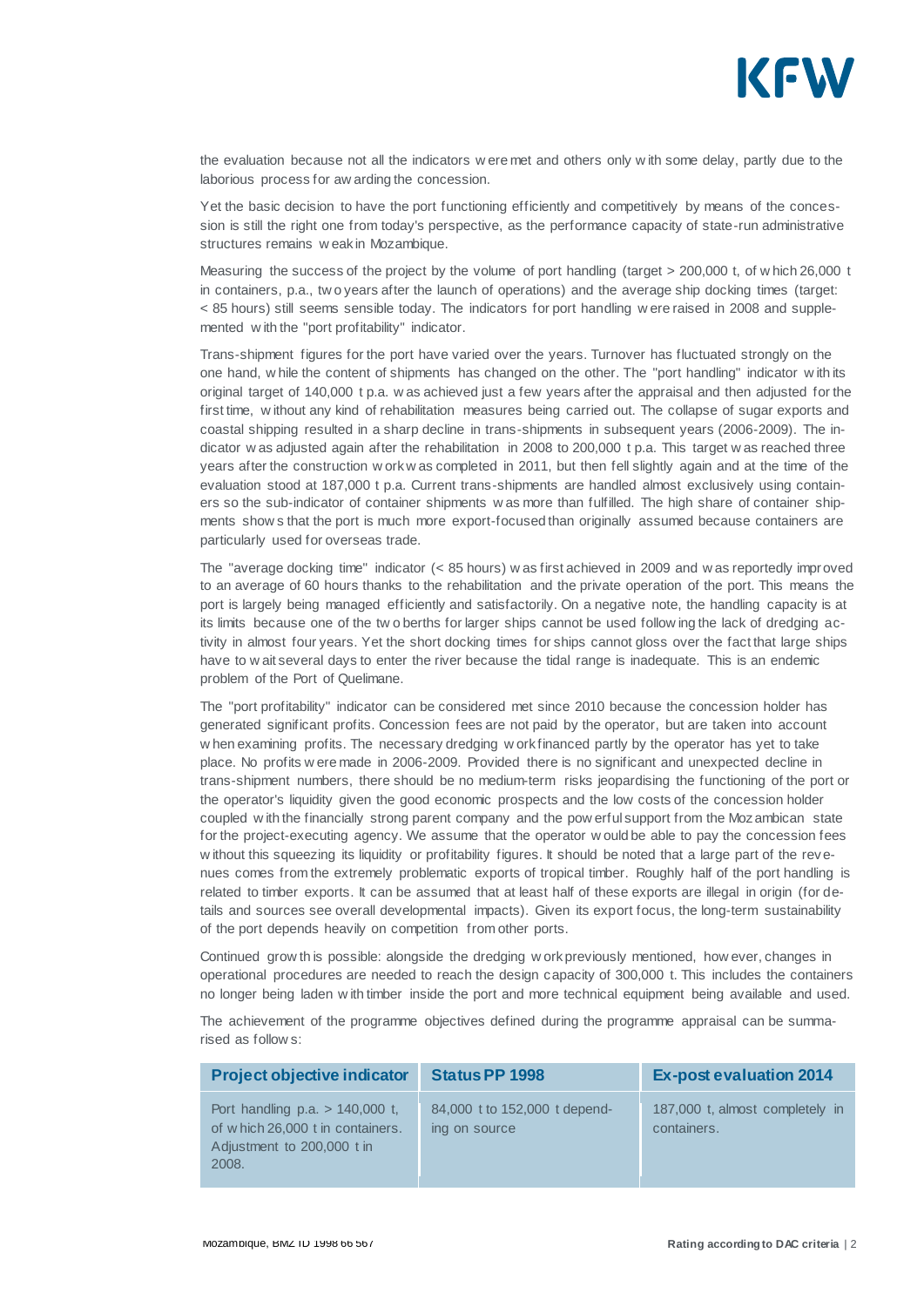

| Average ship docking time $< 85$<br>hours  | roughly 115 hours on average | roughly 60 hours on average                                               |
|--------------------------------------------|------------------------------|---------------------------------------------------------------------------|
| Port profitability, introduced in<br>2008. | -                            | roughly USD 695,000 in profit,<br>low capital investment from<br>operator |

We rate the effectiveness as fully satisfactory. The port handling indicator is currently not reached. Although the benchmarks w ere raised during the implementation of the project, the partly illegal export of timber (see overall developmental impacts) makes a not-insignificant contribution to reaching the targets.

#### **Effectiveness rating:3**

#### **Efficiency**

On a positive note, the project objectives w ere reached in a cost-efficient manner despite the very lengthy implementation period of 10 years. Despite higher consulting costs caused by the implementation period, the project even came in below budget because of a favourable offer and positive exchange rate trends. The design and the scope of the implemented measures w ere w holly appropriate.

The long delays at the start of the project ow ing to the selection of the operator resulted in the first years of operation coinciding w ith the collapse of coastal shipping. This reduced the efficiency of the project.

Compared to expectations at the start of the project, and w ith due consideration of the low er than anticipated grow th in port turnover and a more realistic estimate of transport cost savings, an economic assessment now only produces a meager return of roughly 2-4%. This should be construed w ith know ledge of the satisfactory capacity utilisation coupled w ith the internal rate of return (around 25%) and cost covering at the port (also see "port profitability" indicator"). Business is not profitable for the concession grantor.

From a purely economic angle the investment in the domestic Port of Quelimane is justified today, despite the competitive disadvantages to the neighbouring deep-sea ports of Beira and Nacala, because neighbouring Malaw i and the economy of the province of Zambezia both benefit from the port. The long-term competitiveness of the port in Quelimane is beset w ith risks because new rivals are emerging on the export market.

We rate the efficiency as barely satisfactory.

#### **Efficiency rating: 3**

#### **Impact**

The ultimate objective of the project w as to boost the economic development of the province of Zambezia by low ering foreign trade costs, and thereby strengthening its ties w ith the national and international economy. From today's perspective this goal w as expanded w ith climate protection impacts and focused more on the creation of jobs, but it is still adequate, albeit formulated in relatively broad terms and difficult to measure.

The chosen indicator at the appraisal (trans-shipment grow th > economic grow th) w as not fulfilled because the long-term GDP grow th average (7.5 %) came in above the grow th in trans-shipments (5 %). The comparison of grow th rates using the indicator is a meaningful indicator in principle, w hich should express the appeal of the port compared w ith general economic grow th and therefore also the general grow th of the transport sector. In this specific case though, it should not be overestimated because the groups of commodities handled in the port are only linked in a very indirect w ay to the economic grow th of the province of Zambezia and the catchment area. Surveying transport cost data to determine the success of the project w as not possible either during the project appraisal or as part of the evaluation; profitability assessments are based on estimates.

Determining a reduction in foreign trade costs is therefore only possible in approximate terms. Local statements on the appropriateness of port charges, as one of the many components of transport costs,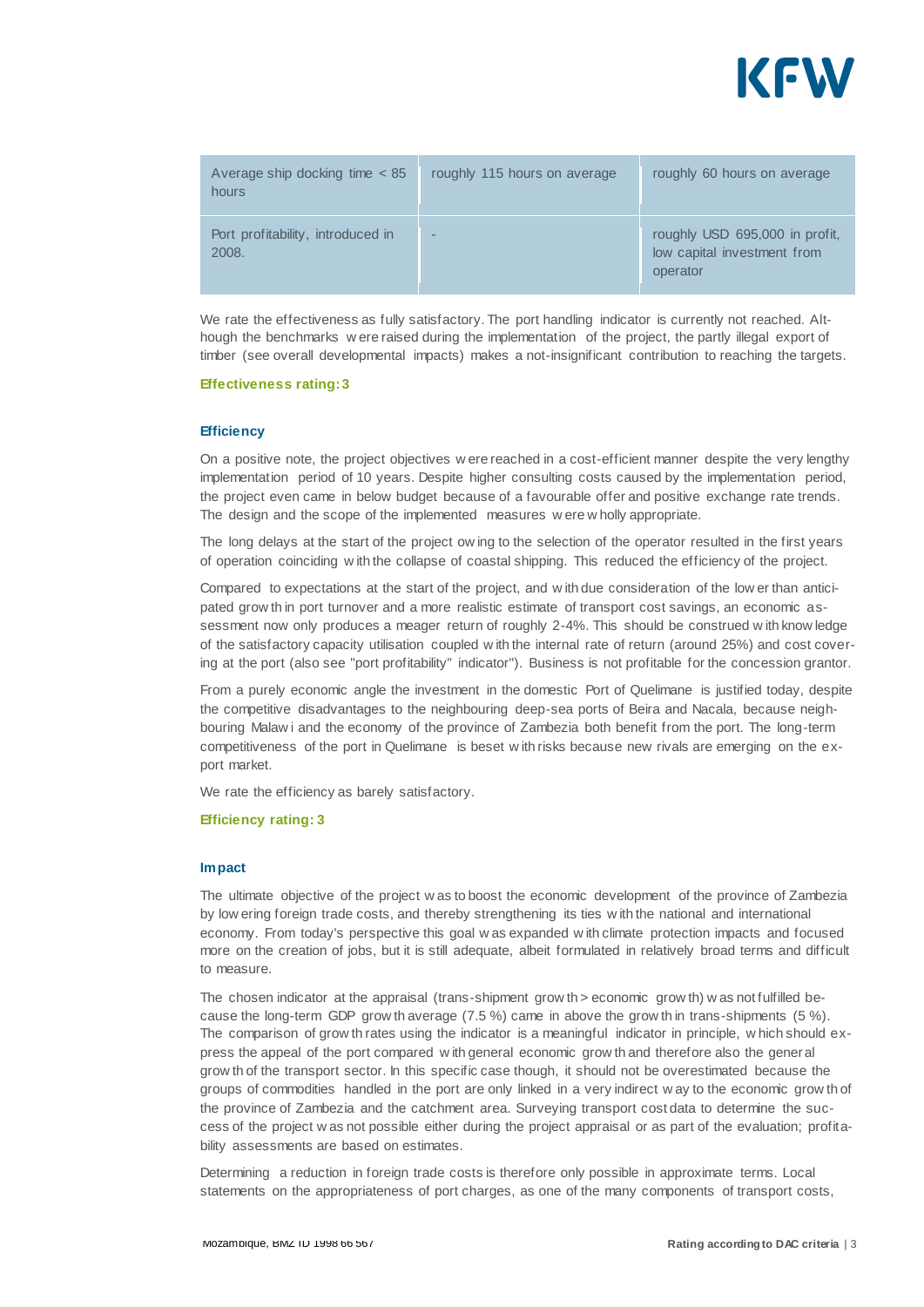

varied. The fact is, how ever, that the port charges have not been raised since 2005. That turnover has risen and the port is also becoming more interesting for trade w ith Malaw i supports the theory that transport costs have come dow n in relative terms. The attractiveness of using the port for domestic transport is also limited because of the much quicker transport options by road.

The port employs roughly 100 people directly and up to 400 people indirectly, mainly in the logistics and transportation sectors, w hich makes the port the most significant factor in generating income and boosting economic development in Quelimane. How ever, the municipal authority reportedly does not benefit direc tly from charges at the port. It could not be established to w hat extent the project supported dow nstream jobs, by preserving the competitiveness of plantations for example.

The impacts of the port on national and international economic development can be better understood if w e analyse the breakdow n of the current trans-shipment volume: looking at trans-shipments by goods category, exports account for 62 % (54 % of all the trans-shipments are timber exports, 4 % are mineral sands and 4 % farming products). Imports accounted for 32 % of the total trans-shipments (in terms of commodity groups, 15 % of the trans-shipments are cement w hile 6 % and 11 % are general commodities for Mozambique and Malaw i respectively). A further 6% of the total figure pertains to empty containers and rounding.

Since 2009 the port has been able to process an increasing volume of imports to Malaw i, w hich today account for 11 % of the trans-shipments. The port does not process any exports from Malaw i. It should be emphasised here that the port exerts a positive impact on the neighbouring country of Malaw i, unexpectedly, and strengthens its trade. So far it has been difficult to reach the target group originally envisaged (ow ners of coastal ships) because domestic trade makes up only 7 % of the trans-shipments, half of w hich is timber transportation. 93% pertains to international trade. As the target group, how ever, those involved in this trade are likely to have benefited from the project by means of low er costs and more flexible transport opportunities.

In terms of achieving the targets, this means that the contribution to boosting domestic trade is very limited. Looking forw ard though there is massive potential to bring transport back from the N1 state road to coastal shipping routes, especially since there are positive climate protection effects today in using coastal ships over lorries.

With regard to the developmental impacts of the project, one critical aspect is the exports of timber through the port. The problem of illegal timber exports from Mozambique has been discussed in various publications and media reports since 2002 at least, also w ith references to the Port of Quelimane. Key sources of information included, for example, publications of the Environmental Investigation Agency (EIA) from 2013, the Center for International Forestry Research (CIFR) from 2013 and a Country Study for the Forest Law Enforcement, Governance and Trade Action Plan (FLEGT) of the European Commission dated 2014. Studies on the topic can also be found in previous years (2006 and 2009).

The mostly saw n planks currently come from districts that are roughly 100-200 km from the port, and are loaded into containers w hen they arrive. Chinese timber exporters have recently been the main beneficiaries of the port, w ho transport tropical timber by container to China via the Comoros and Dubai.

Timber exports have shot up since 2012 and reportedly experienced further grow th in the autumn of 2013. This contradicts the statements of the forestry authority that the number of felling licences and timber concessions is declining. Although Mozambique does have a certification system for timber, and timber exports are w ell regulated, discussions w ith environmental associations (WWF) and transportation companies leave no doubt that the significant corruption in Mozambique – w hich prevails at the highest level according to dialogue partners and press reports on the issue – makes it relatively easy to circumvent legal restrictions. EIA estimates suggest that the Mozambican state loses up to EUR 20 million in proceeds each year because of illegal timber exports. As determined back in 2002 in an FC-funded study of the Mozambican National Directorate of Forests and Wildlife (NDFW), Mozambican customs are the Achilles' heel in safeguarding legal timber exports. In particular the study recommended setting up additional control points, also in the Port of Quelimane. Some w ere introduced, but the export figures cast doubt on their effectiveness. The problem of illegal exports w as know n early on. During the project appraisal in 1998, only the environmental impacts at the port w ere examined. After recognising the problem it w ould have made sense to consider the design of capacity development measures.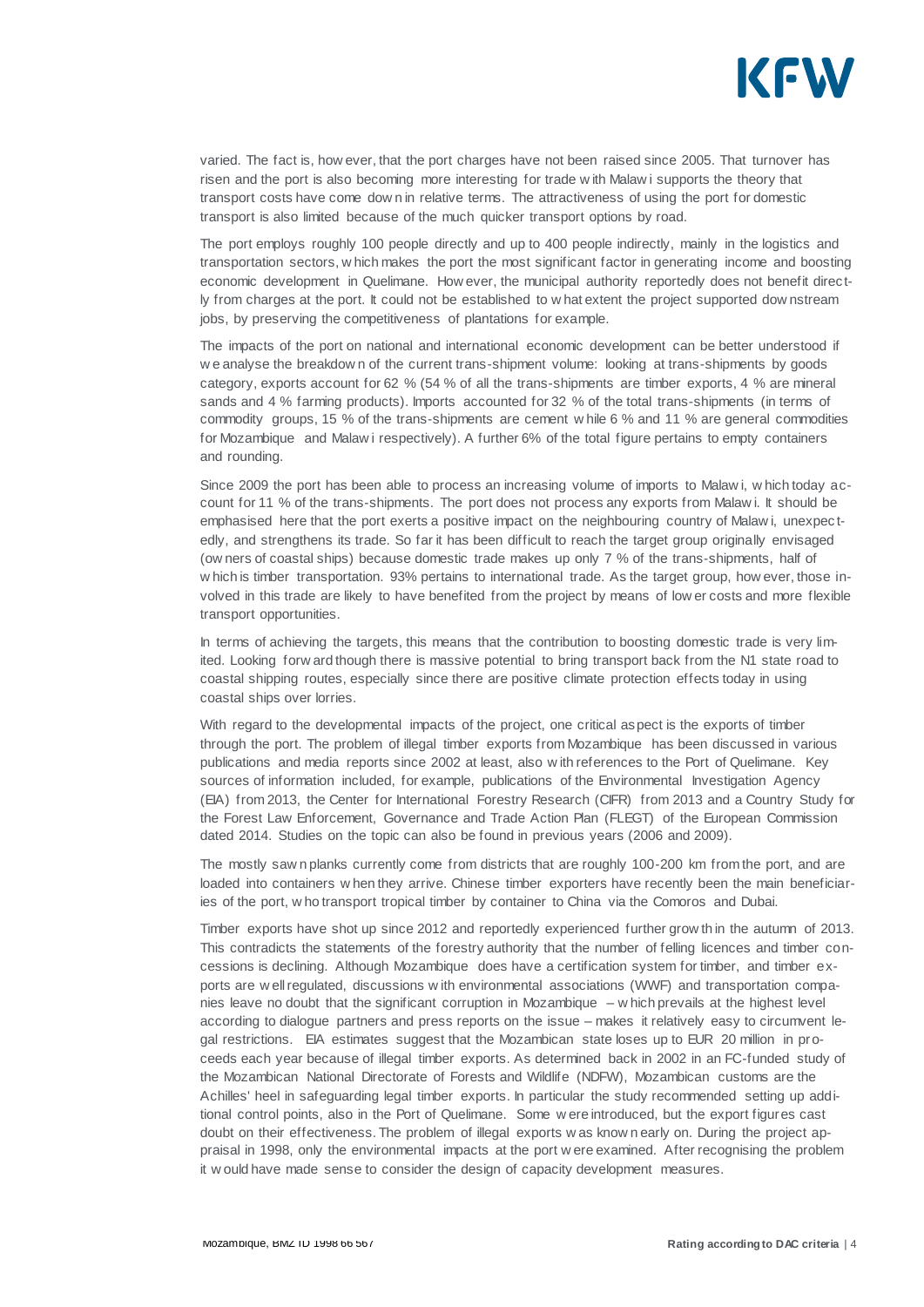

According to several statements w e find reliable, a large proportion of the timber exports handled through the Port of Quelimane is illegal in origin. In our view , the relatively isolated position of the now rehabilitated port facilitates the illegal export of timber, w hich cannot be transported economically to other domestic ports. The majority of this timber is slow -grow ing "black w ood", w hich is very valuable. The potential scale of the environmental damage could not be assessed as part of the evaluation. Nonetheless, the exporting on this scale of tropical w ood that should be protected inevitably results in a negative assessment of developmental impacts.

The recent launch of mineral sand exports to China by means of dredging in river plains close to Quelimane is not regulated either, and therefore has the potential of causing local environmental damage by destroying fragile eco-systems.

#### **Impact rating: 4**

#### **Sustainability**

The sustainability of operations is largely secure thanks to the competent and financially sound international operator, w hich also operates the neighbouring port of Beira. Procedures are carried out professionally, replacement investments are made, and the operator is committed and competitive w hen it comes to acquiring new clients. Over the next 5-10 years, the trans-shipment opportunities w ill remain positive. The Special Industrial Zone of Macuba, roughly 150 km inland from Quelimane, could boost turnover further in the future, along w ith the exports of mineral sands and agricultural products (sugar, tea, etc.) from the dynamically grow ing farming sector in Zambezia. It is not know n w hether the construction and subsequent operation of a deep-sea port in Macuze w ill have a positive or negative impact on Quelimane.

The high dependency of the port on timber exports represents a significant risk w ith regard to the sustainability of the project. Even though this large revenue generator is not likely to collapse at short notice, timber exports currently accounting for more than 60% does constitute a concentration risk.

The fact the port has not been dredged also puts its continued grow th potential at risk. The costs of this operation totalling USD 1.6 million must be paid by the concession holder for the most part. An agreement at management level regarding a sharing of the costs betw een the parties involved (ministry, concession holder, concession grantor) should be reached very soon. This discussion should be view ed w ith due consideration of the concession fees that have not been paid over recent years, amounting to roughly USD 4 million, and a solution does seem possible.

**Sustainability rating: 3**